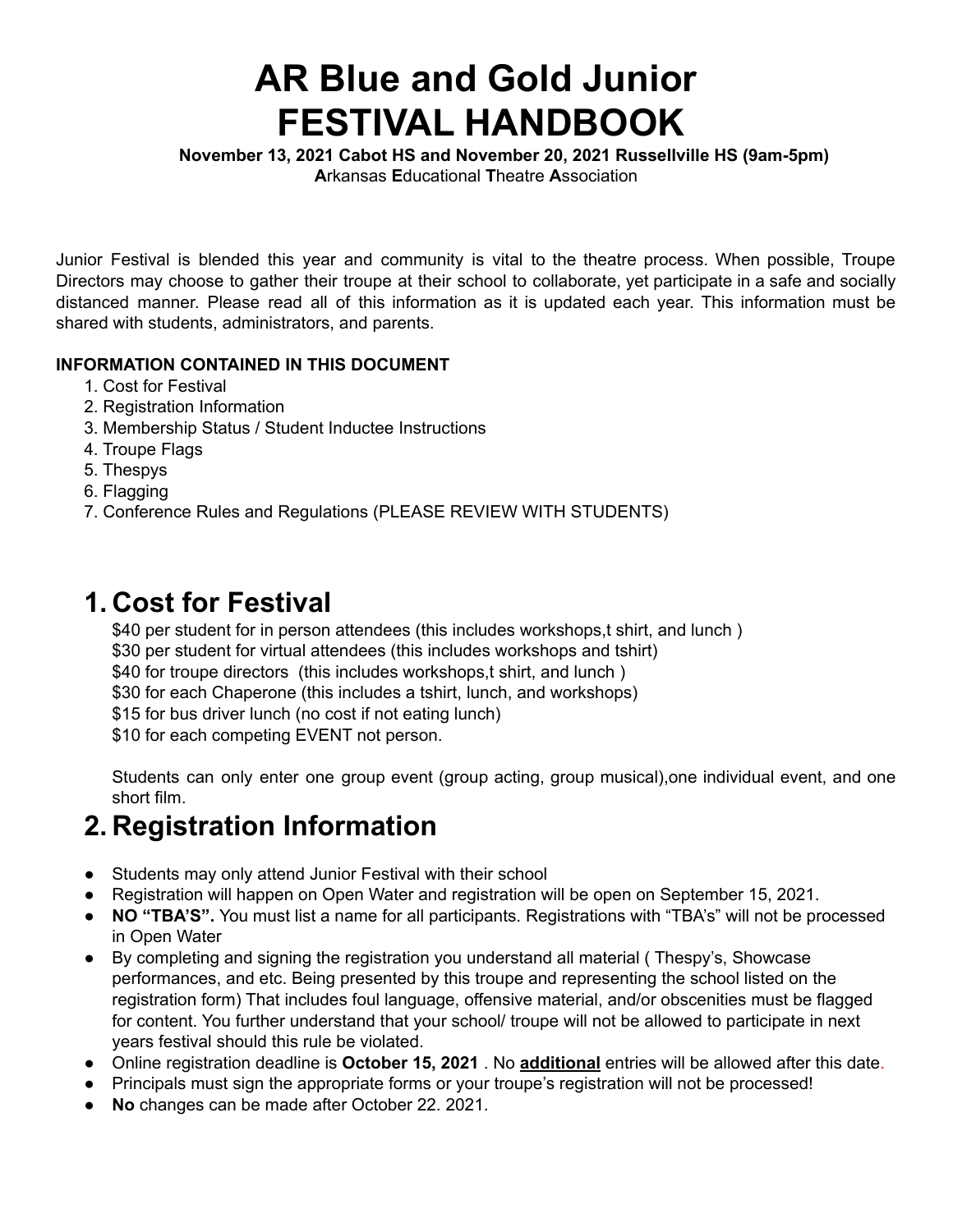● If you have any questions, please feel free to call Summer Scott, Arkansas Jr, Coordinator, 870-917-5884; email <summerscott@sheridanschools.org> **PLEASE MAKE COPIES OF EVERYTHING FOR YOUR OWN RECORDS!**

### **3 . Troupe Status and Student Inductees**

- This is the time of year each school needs to check on their **Membership status** or **Student Inductees**.
	- 1. Visit the official website at <https://www.schooltheatre.org/internationalthespiansociety/renew>
	- 2. Click on "Membership"
	- 3. Click on Charter a Troupe
		- Renewal Dues for middle schools who already are members of Arkansas Thespians. Fees are \$129.00.

**THE DEADLINE FOR TROUPE RENEWAL IS OCTOBER 15, 2021!** After this date, troupes that have not paid their troupe dues become inactive and their benefits are suspended. Troupes that have not paid their renewal dues by November 15 are withdrawn from active status and must pay an additional \$100.00 reinstatement fee.

● If you have any questions regarding the status of your troupe or inducted thespians, please call Brian Benz at Home Office of the Educational Theatre Association at 513.421.3900.

## **4 . Troupe Flags**

- In the interest of boosting self-image, although not required, every troupe is encouraged to create a Troupe Flag. The flag design must be in banner-style, to be displayed vertically on an eight-foot standard or suspended from an overhead batten. The flag should be designed to attach the top to a wooden cross-piece **(3-1996).** If you are making a troupe flag, the maximum width is three feet and length six feet...to be displayed vertically **(10-14-2006).** Older larger flags, of a larger size, are "grandfathered in."
- Flags should display the school name and troupe number. Any color(s) may be used. Appropriate designs can be used to enhance the school's Troupe Flag. The flags are not judged but are currently **(2009)** displayed suspended from battens at the opening and closing ceremonies. To enable the stage crew to hang the flags, each participating troupe should present their flag at the time of registration. Flags will be immediately removed from the battens to be picked up after the closing ceremonies and before departure. At this time we do not have a designated space for the flags at festival, so bringing them to festival is not necessary.

## **5. THESPY'S**

- **● Rules and [regulations](https://docs.google.com/document/d/1I3aRmLgaf2TvFGEm5F1NN4YvB6qK8UWVCordm41aQ8Q/edit?usp=sharing) - PLEASE MAKE SURE YOU READ ALL OF THE PROGRAM GUIDE INFORMATION - FAILURE TO FOLLOW THE RULES WILL RESULT IN A DEDUCTION IN OVERALL RATING.**
- **●** *Thespy's events are \$10 per even***t**
	- *● Performance Categories*
	- **● Monologue**
	- **● Duo Acting**
	- **● Group Acting**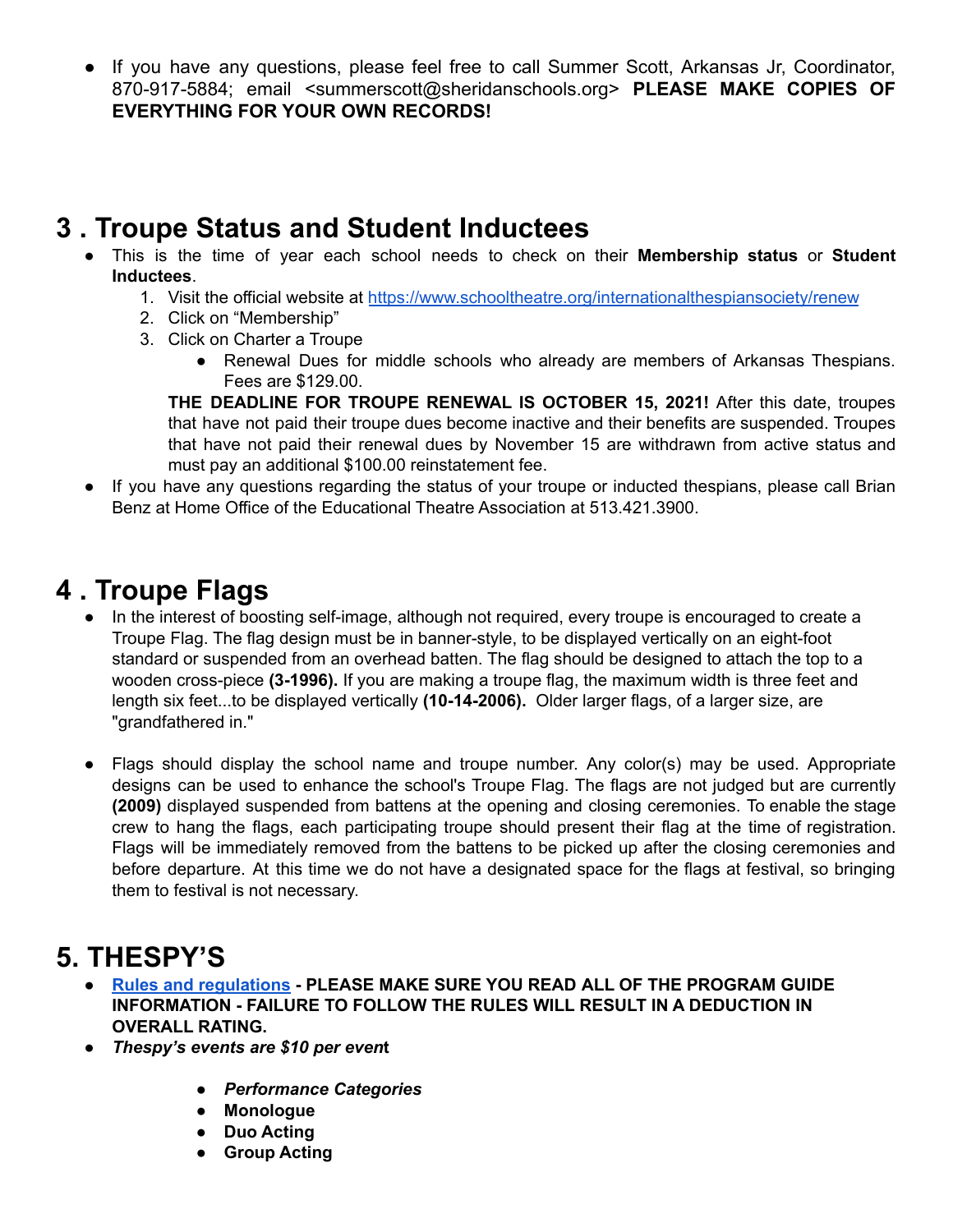- **● Solo Musical Theatre**
- **● Duet Musical Theatre**
- **● Group Musical Theatre**
- **●** *Technical categories*
- **● Costume Construction**
- **● Costume Design**
- **● Lighting Design**
- **● Makeup Design**
- **● Scenic Design**
- **● Short Film**
- **● Sound Design**
- **● Stage Management**
- **● Theatre Marketing**
- Students can only be enrolled in 1 individual event (which includes duets) and 1 group event for the festival and one entry in a short film (creates or participants in)
- All entries will be evaluated asynchronously (prior to the start of the Jr. Festival). Performances that earn a superior have the opportunity to perform for a new set of judges at Jr. Festival to be considered for Best of Show
- Thespy's are designed to recognize the talents and hard work of inducted thespians. Students who meet the requirements outlined below will perform and are adjudicated in a category of their choosing in front of theatre educators and professionals. Selected participants with superior ranking and critic choice will perform their pieces on the main stage during the Festival awards ceremony (pre-recorded presentation). These guidelines can be found online at: <http://www.arkansasthespians.org/>
- All recorded event entries must be submitted by the troupe director into Open Water by Friday, October 22 at 11:59 p.m. There will be no refund for entries registered in Open Water that does not get uploaded to Open Water by the deadline. Substitutions will result in a change fee of \$10 per change.
- **Rubrics - [Thespy](https://www.schooltheatre.org/viewdocument/2016-2017-nies-rubri) rubrics** Jr. Thespians will be evaluated using the Sr. Thespian Rubrics this year. Copies of the rubrics can be found on [arkansasthespians.org](https://www.schooltheatre.org/membership/chapters/arkansas).

## **6. FLAGGING**

Because of recent liability cases (i.e. Texas teacher losing her job because she took class to an art museum displaying nude art) all IE selections and one-act plays containing any "questionable material" in language and/or situation must be flagged to avoid disqualification. When registering on the on-line registration system, type the title of your piece followed by FLAGGED in all caps. For Example, *Fat Pig* FLAGGED. Then complete the form to be signed by your principal noting flagged material presented conforms to your campus rules. Failure to flag "questionable material" could result in disqualification and/or probation.

If your entry is flagged, you will be emailed and asked to explain why so that we can compile a document that will be available at the information desk that can be consulted by troupe directors.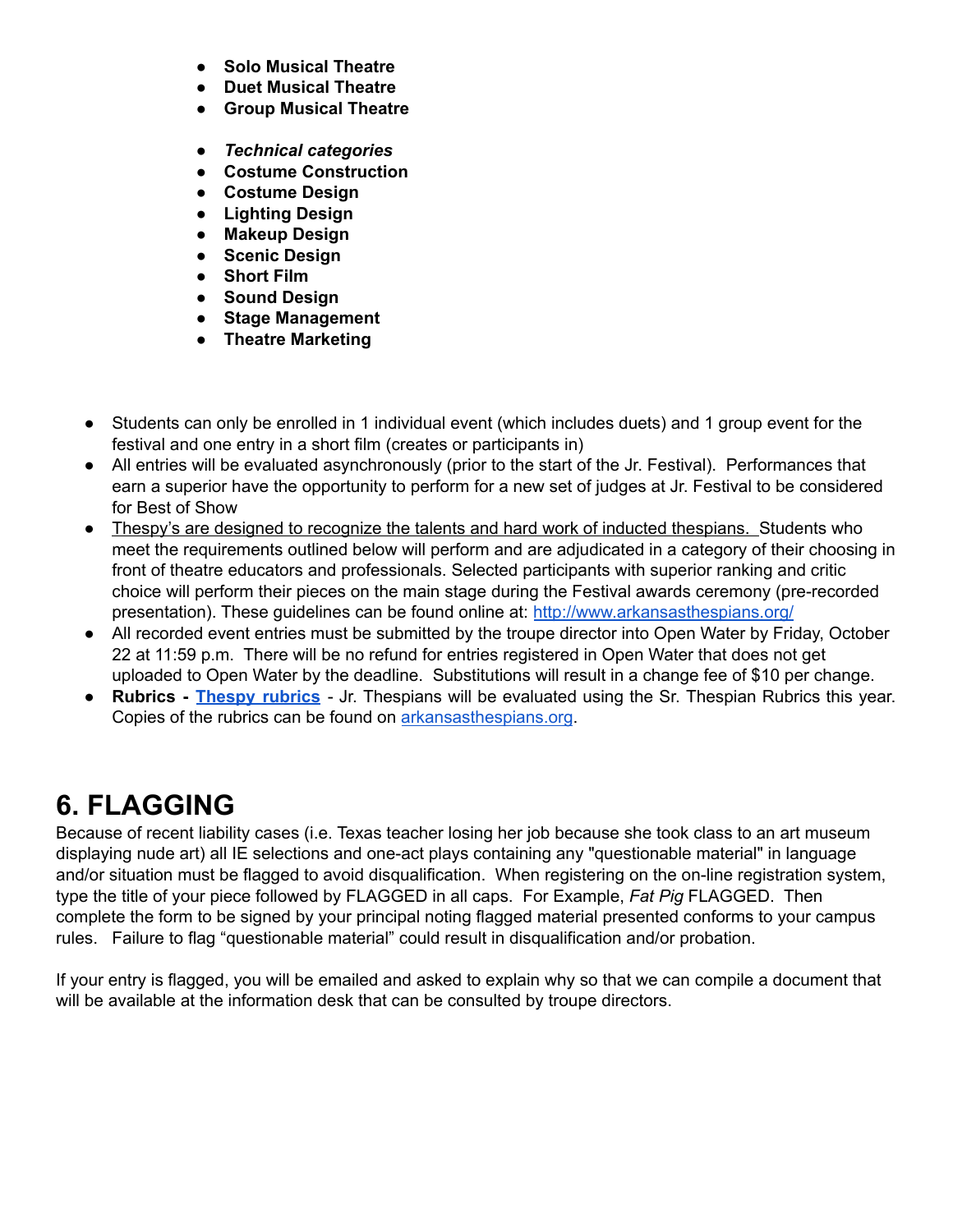## **7 .GUIDELINES & RULES**

#### **Please review the guidelines & rules!**

Troupe Directors and students must read all the rules carefully. The Arkansas Thespian Thespy Events are intended to be a non-competitive, educational program offering Festival delegates the opportunity to receive constructive feedback on prepared theatrical material and technical designs. The goal for participating students is to find their talent, strengths, and weaknesses and to grow as theatre artists. The Thespy Events culminate in the selection of a performance showcase cast of an outstanding entry from each category. These entries will present their selections during the closing ceremonies of the Festival on Saturday.

### **Review**

1. Register in Open Water for all events, attendance, and drops for any events by October 15, 2021

2. Thespy's are to be uploaded by October 22, 2021, at 11:59pm into Open Water

3. Complete a health form for every registered participant. Health forms and the conference rules and regulations must be scanned in and shared by a google doc by **FRIDAY, October 22, 2021**. Forms are on the website [www.arkansasthespians.org](http://www.arkansasthespians.com) on the State Jr. High Thespian Festival tab/page. The originals need to be on your person as well when coming to festival in November.

4. Send **a school affiliated** check to: **DEADLINE November 1, 2021 for payment of Festival**

> EDTA Arkansas Thespians 361 Southwest Dr #178 Jonesboro, AR 72401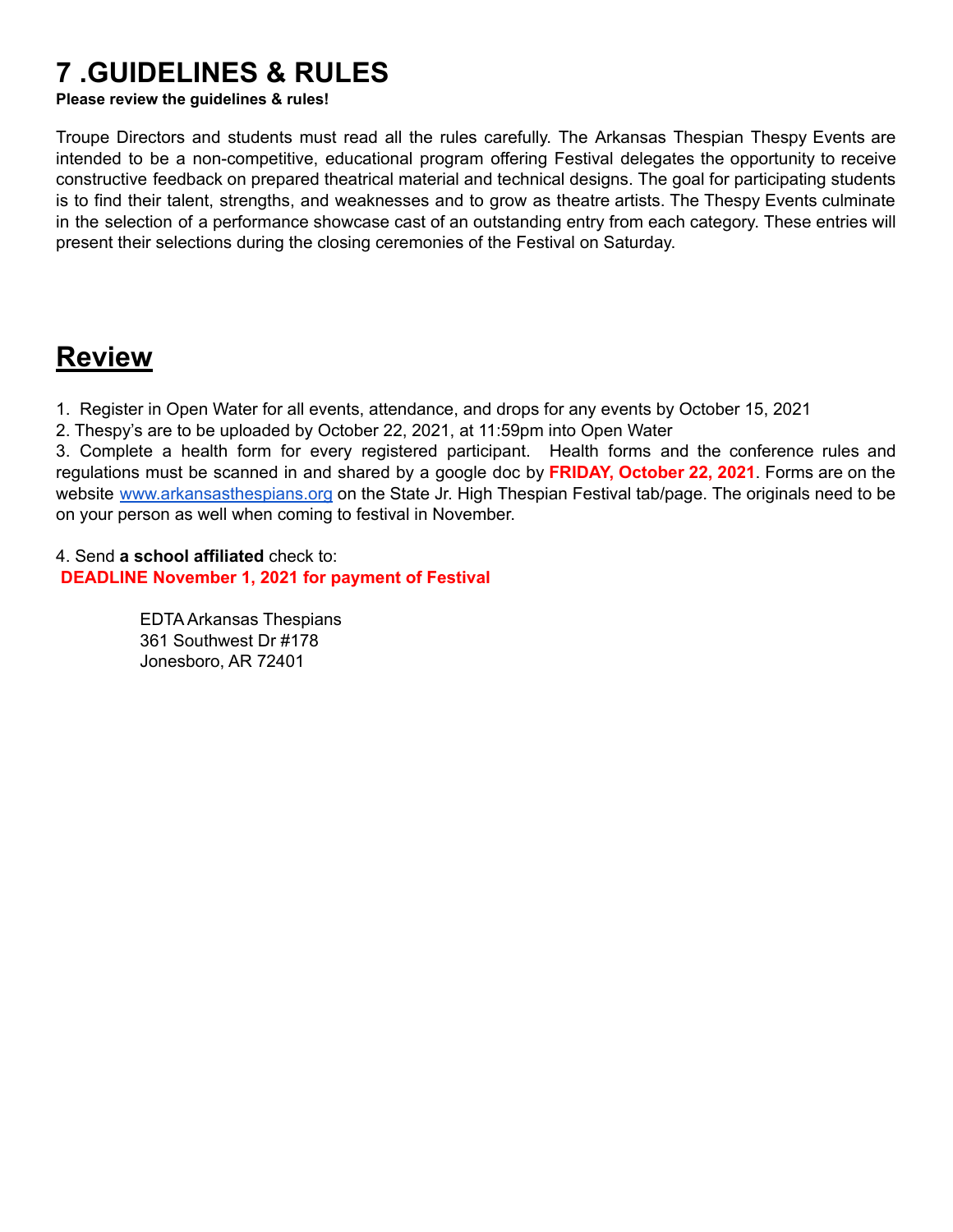### *AR Junior Thespian Festival Adult Regulations*

*The goal is to present a weekend of educational opportunities for all delegates in a safe environment.*

This form must be read and signed by every adult delegate (teachers, directors, chaperones, parents, and guest artists that are in attendance for the festival ).

### *Thespian Festival Adult (Teacher, Parent, Guest Artist) Code of Conduct*

Initial by each statement

\_\_\_\_\_ I will not bring or consume drugs, alcohol, smoke, vape, or any illegal substance on the virtual festival site live or recorded nor on the host campus.

I will not bring/ use any weapons of any type in the festival.

I will abide by and enforce the rules as stated in the festival handbook.

- \_\_\_\_\_ I will not engage in behavior that constitutes discrimination or harassment in any way, including race, color, national origin, sex, gender, religion, age, disability, economic status, or citizenship of an individual.
- **The light villet of use inappropriate language during the festival.**
- \_\_\_\_\_ I will not engage in inappropriate physical contact with any delegate.
- **The I** verify that I have not been arrested for any criminal activity.
- **Figure 1** give consent for AR EdTA to conduct a background check.

#### *Rules for you to enforce at festival:*

Students are expected to participate at festival.

Students are not allowed to skip workshops, One-Act plays or Thespy's to hang out.

Students and adults are to abide in correct behavior in a zoom meeting and on campus.

Students and adults are not allowed to have cell-phones out during plays

Students may use their smartphones to evaluate workshops *at the end* of each session.

Students and adults shouldn't have phones out during a workshop.

Students are to stay muted in a workshop until directed so by a presenter.

\_\_\_\_\_ I will ask a student to leave the meeting if necessary for the above offenses or any violation of the guidelines discussed in the festival handbook, and turn it in to the cooridnators of the workshop.

*When a member is asked to leave the meeting, the troupe director and the student will meet with the Security Coordinator and the State Chapter Director, Daniel Stahl. In all cases, a letter will be sent to the student's principal stating the offense and the action taken at festival.*

| Signature: |  |  |  |
|------------|--|--|--|
|            |  |  |  |

Print name that the control of the control of the control of the control of the control of the control of the control of the control of the control of the control of the control of the control of the control of the control